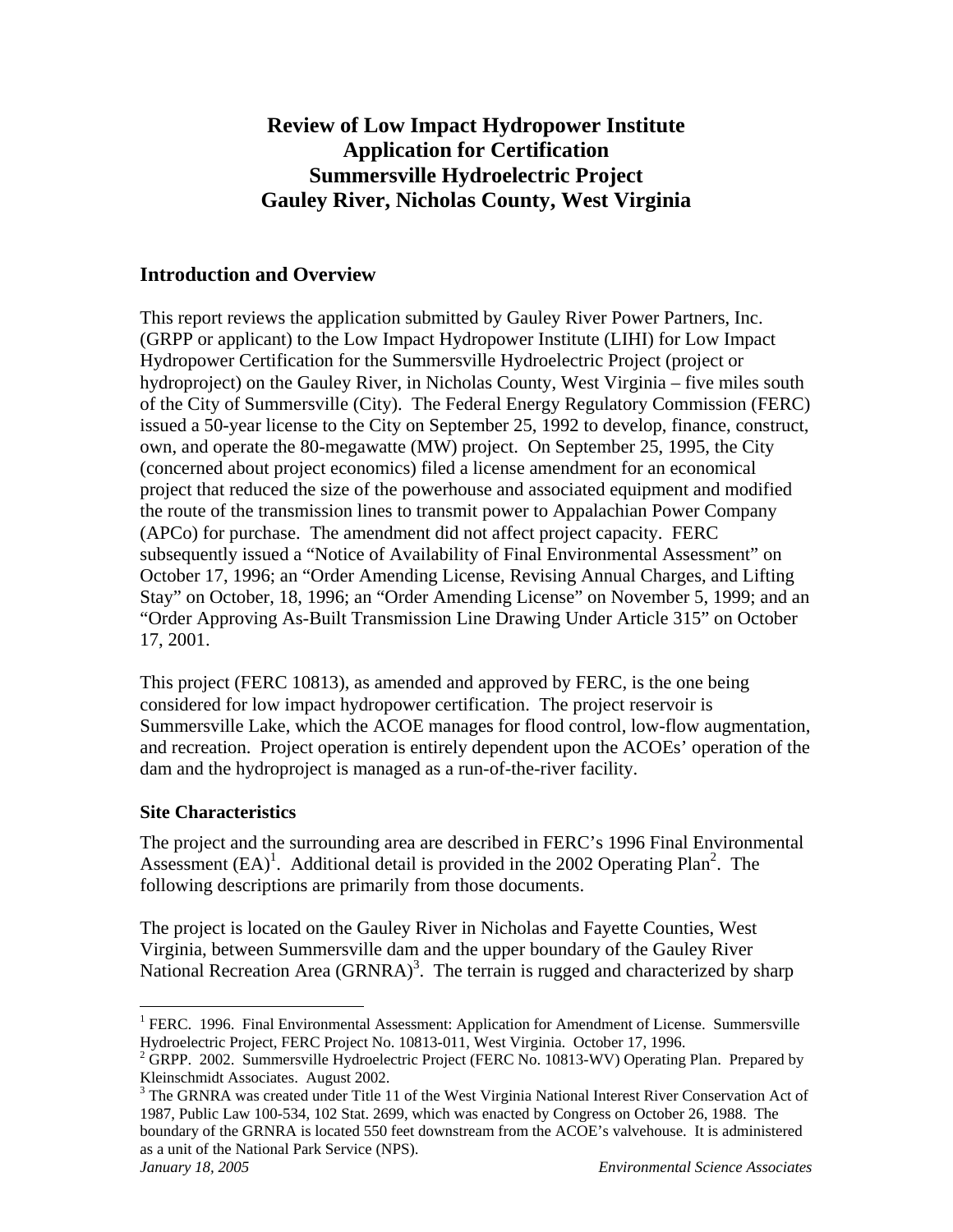ridges and narrow v-shaped valleys. The Gauley River does not have a floodplain in the project area $4$ .

As operated by the ACOE, the dam regulates water levels in the reservoir and downstream flows. Changes in discharge rate are scheduled not to exceed 1,500 cubic feet per second (cfs) per hour or cause changes in water surface elevations downstream of the dam greater than 1 foot per hour. A minimum flow of 100 cfs is provided at all times. The ACOE is required to provide 20 days of whitewater rafting flows each year beginning the first weekend after Labor Day.

Summersville Lake has a surface area that varies seasonally between 928 acres and 4,280 acres. The minimum (winter) pool of 4,280 acres has a surface elevation of 1,710 feet. The seasonal (summer) pool of 2,790 acres has a surface elevation of 1,652 feet. In the fall, the ACOE lowers the reservoir level in anticipation of heavy snows and rain in the winter and spring months. Recreational boaters raft and kayak down the river, especially during the fall draw down period.

# **Project Description**

The project is located on land owned by the ACOE at their Summersville dam. Project structures include a powerhouse with two hydroelectric turbine-generators, a substation, and a transmission line. The powerhouse and substation are located on the right riverbank, downstream of the dam. The transmission line extends across the downstream side of the dam. The project's powerhouse connects to the ACOE's discharge tunnel via a penstock.

The project reservoir is Summersville Lake, which the ACOE manages for flood control, low-flow augmentation, and recreation. The dam was authorized by Congress in 1938. It was originally constructed in conjunction with two other dams to control flood waters in the Kanawha basin, a 12,300-square-mile area located in three states. The dams operated as a system, control flows into the Ohio River. Summersville dam was built in 1966 at a cost of \$48 million (1966 dollars). It is an earthen structure 393 feet high and 2,280 feet long.

The ACOE operates the dam and controls the rate of water released through the dam. The hydroelectric project is, in effect, run-of-the-river – generating power only with the flows that the ACOE releases. Hydroelectric project operations are coordinated with the ACOE on a day-to-day and hour-by-hour basis. When water release rates are sufficient, the project generates electricity.

Water is drawn out of the reservoir through an intake structure that leads to a 29-footdiameter outlet tunnel, which splits into four steel tunnels each leading to a butterfly valve and a Howell-Bunger valve (HBV). The HBVs aerate the water in its controlled release to the Gauley River. Three of the HBVs are located in the ACOE's valvehouse sited directly downstream of the reservoir and the dam. A 17-foot diameter steel penstock connects the #3 butterfly value to the #3 HBV relocated to the project

1

*January 18, 2005* 2 *Environmental Science Associates*  <sup>4</sup> FERC. 1992. Environmental Assessment for Hydropower License, Summersville Hydroelectric Project, West Virginia. January 10, 1992.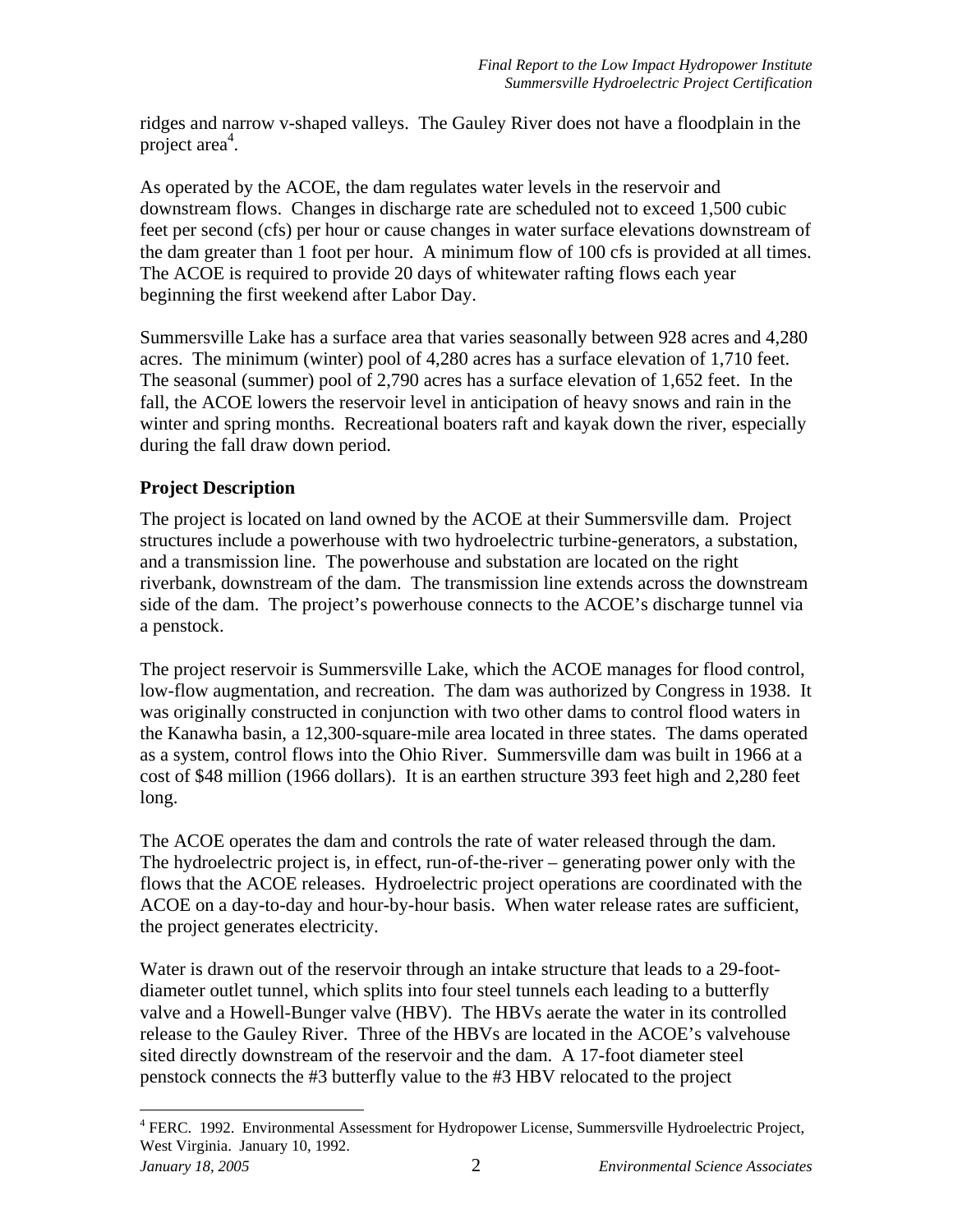powerhouse approximately 150 feet downstream of the ACOE's valvehouse. The powerhouse also contains two Francis hydraulic turbines with a total installed capacity of 80 MW. Water is discharged into a tailrace. A step-up transformer is located adjacent to the powerhouse and the 69 kV transmission line connects the project to the APCo facilities via an interconnection point approximately ten miles away.

Flow is discharged through the project as directed by the ACOE per License Articles 309 and 402 and the Operating Plan<sup>5</sup>. The project is reviewed annually and, over time, has been refined to operate at water flows between 600 and 4,300 cfs<sup>6</sup>. Flows within this range are released through one or both of the turbines. Flows below 600 cfs are controlled by the ACOE and released through one or more of the HBVs, as are flows in excess of the (up to) 4,300 cfs released through the turbines. The operating mechanisms for the turbines are controlled automatically, with operations monitored remotely. The controls ensure that flows in the river are automatically maintained in the event of an unscheduled turbine shut down. The ACOE's operational control of the dam and the flows released from the dam are not altered or adversely impacted by implementation and operation of the hydroelectric project.

### **Public Comments**

LIHI did not receive comments on this project during the 60-day public comment period which closed January 10, 2005.

#### **General Conclusions**

The project location, design, and operation have resulted in a facility that is consistent with LIHI criteria. The licensee and its agents consulted with agencies and other stakeholders as part of license applications and amendments in the 1980s through the 1990s. The resource agency staff contacted by the Application Reviewer generally agreed that the project meets FERC requirements and other agreed-to-mitigation measures. Because the hydropower project was added to an existing ACOE dam, some issues were not discussed at licensing as they might have been with a new facility. For example, since the ACOE dam was already in place with specific flow requirements for flood control, low-flow augmentation, and recreation, there appears to have been little or no explicit discussion of issues such as minimum flow, fish passage, or entrainment. The hydroproject is designed to use only those flows provided by the ACOE and, therefore, does not affect (or have any control over) downstream flow. Whitewater releases have been maintained and rafting, kayaking, and fishing access points displaced by the powerhouse have been relocated. (An addendum may follow to reflect another discussion with USFWS on 1/19/05 about fisheries and ESA-listed species.)

**Recommendations –** Based on review of information submitted by the applicant, including FERC Orders and agency letters, and conversations with resource agency staff, ACOE, GRPP, and consultants, the Application Reviewer concludes that the Summersville Hydroelectric Project meets all the certification criteria as described below and recommends certifying the project as low impact.

<sup>1</sup> 5 GRPP. 2002.

*January 18, 2005* 3 *Environmental Science Associates*  <sup>6</sup> Wayne VanDenBurg. 2005. Personal (telephone) conversation with Jan Mulder. January 5, 2005.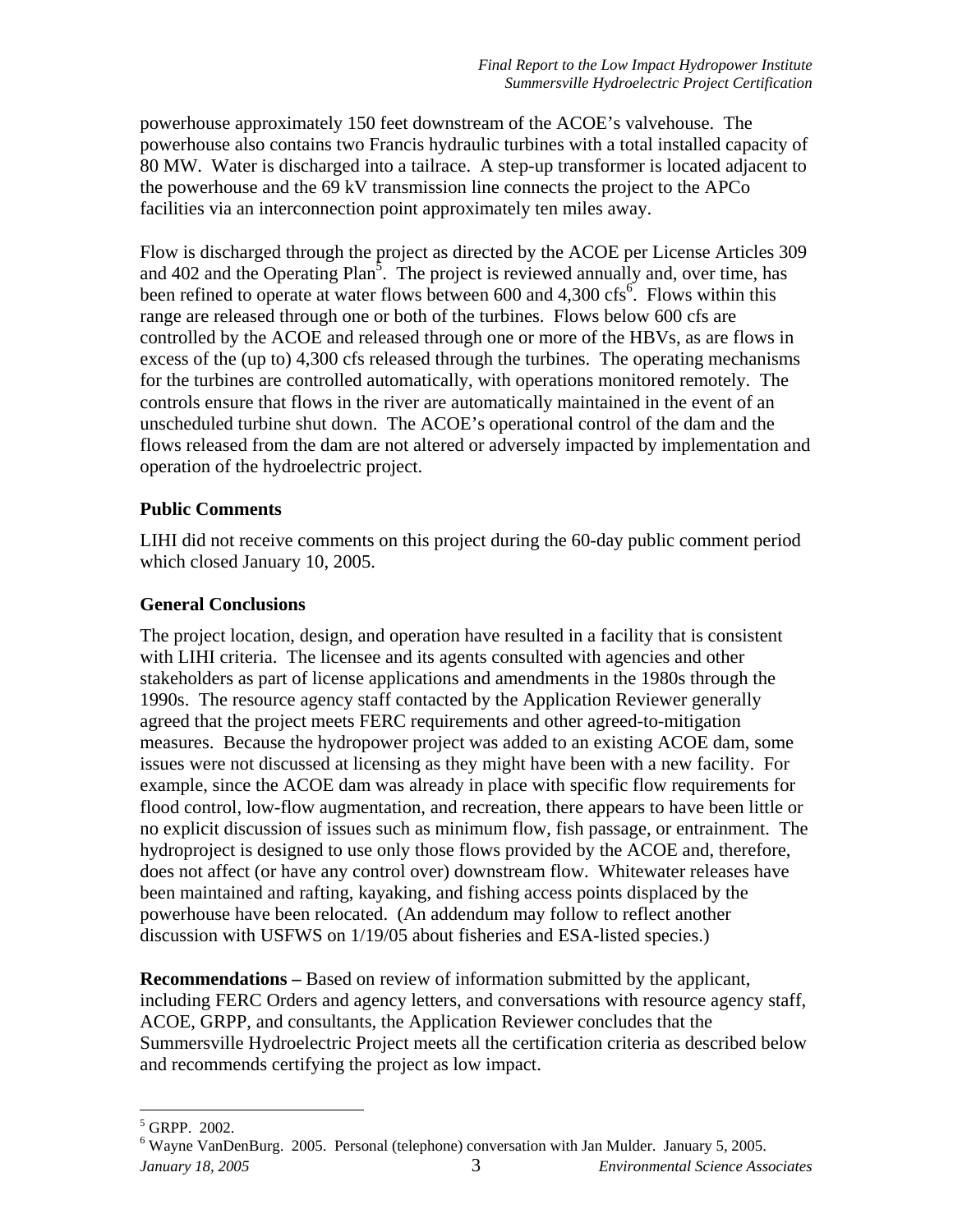# **Low Impact Certification Criteria**

#### **A. Flows**

**1) Is the Facility in** *Compliance with Resource Agency Recommendations* **issued after December 31, 1986 regarding flow conditions for fish and wildlife protection, mitigation and enhancement (including in-stream flows, ramping and peaking rate conditions, and seasonal and episodic instream flow variations) for both the reach below the tailrace and all bypassed reaches?** 

#### **YES.**

 $\overline{a}$ 

The West Virginia Department of Environmental Protection – Division of Natural Resources (WVDNR) reviewed the Summersville FERC license application and granted the state 401 certification<sup>7</sup>, contingent on FERC including recommended conditions in the project license. Because the dam was already in place and being managed by the ACOE for flood control, low-flow augmentation, and recreation, the focus was on maintaining the existing operational requirements. In the 401 certification, the WVDNR contends that any alteration of the (then) current lake discharges would have detrimental impacts on fish and wildlife and public hunting and fishing opportunities in the lake and tailwaters. As a condition of the 401 certification, the licensee agreed to operate the power plant pursuant to the ACOE discharge schedule and to obtain approval of any alteration to the release schedule from the ACOE and WVDNR.

As described in the Final EA (FERC 1996), all water (except for rare spillage flows during extreme floods) is released from the lake to the Gauley River through low-level outlets near the base of the dam. Releases are controlled through HBVs that dissipate energy during the release. Changes in discharge rate are scheduled not to exceed 1,500 cfs per hour or cause changes in water surface elevations downstream of the dam greater than 1 foot per hour. A minimum flow of 100 cfs is required at all times. Further, the ACOE is required to provide 20 days of whitewater rafting flows beginning the first weekend after Labor Day. The flow is required for at least five four-day periods which includes the weekends. During this period, the project operates by storing water in the reservoir until whitewater releases are required. The project license incorporates these flow requirements which the project continues to meet.

#### **PASS.**

**2) If there is no flow condition recommended by any Resource Agency for the Facility, or if the recommendation was issued prior to January 1, 1987, is the Facility in Compliance with a flow release schedule, both below the tailrace and in all bypassed reaches, that at a minimum meets Aquatic Base Flow standards** 

*January 18, 2005* 4 *Environmental Science Associates*  <sup>7</sup> WVDNR. 1991. Summersville Dam Hydroelectric Project, FERC No. 10813, State 401 Certification (letter from J. Edward Hamrick III, Director, to James B. Price, Noah Corporation). September 18, 1991.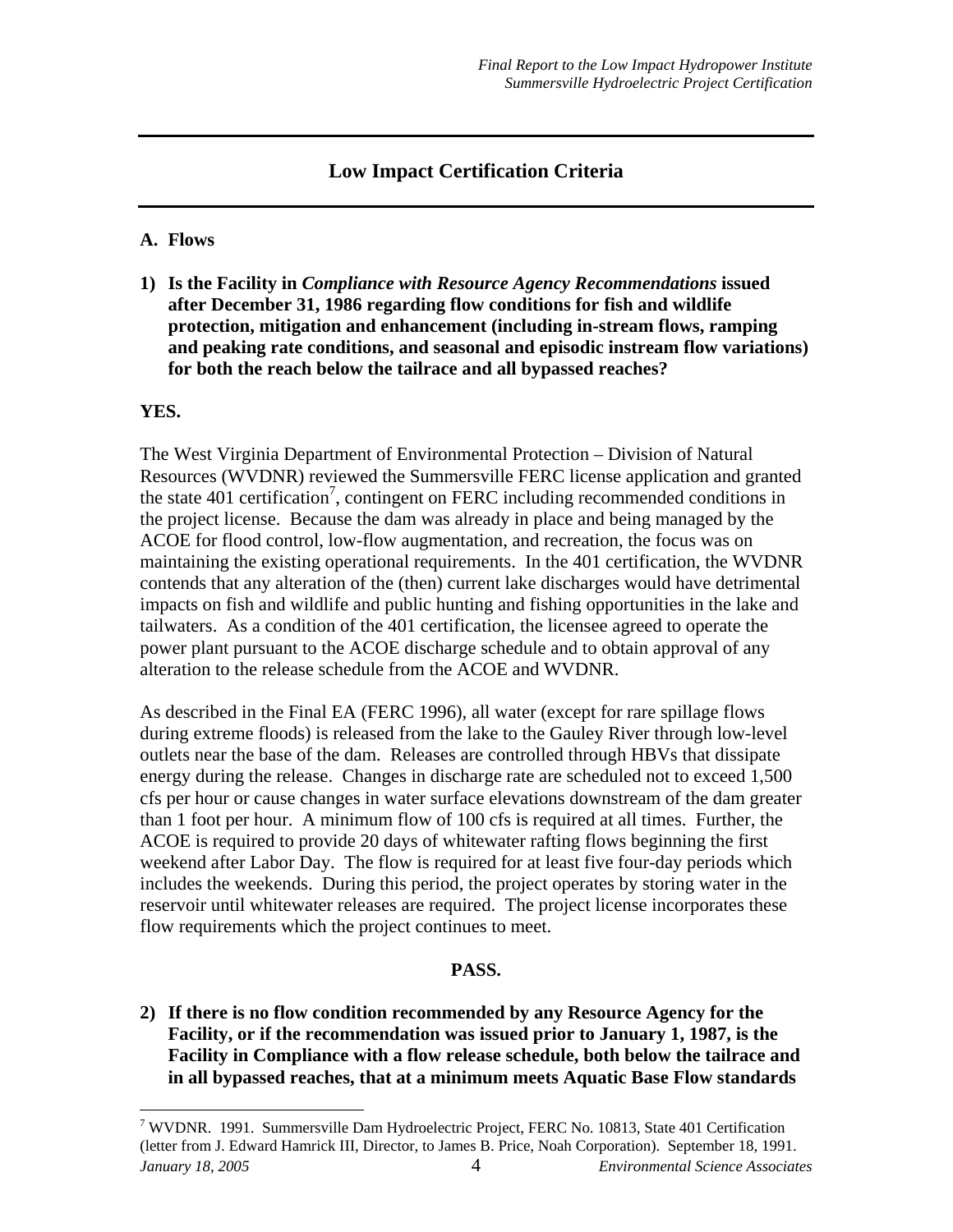**or "good" habitat flow standards calculated using the Montana-Tennant method?** 

**NOT APPLICABLE. See response A1 (PASS).** 

**3) If the Facility is unable to meet the flow standards in A.2., has the Applicant demonstrated, and obtained a letter from the relevant Resource Agency confirming that demonstration, that the flow conditions at the Facility are appropriately protective of fish, wildlife, and water quality?** 

**NOT APPLICABLE. See response A1 (PASS).** 

- **B. Water Quality**
- **1) Is the Facility either:**
- **a) In Compliance with all conditions issued pursuant to a Clean Water Act Section 401 water quality certification issued for the Facility after December 31, 1986? Or**
- **b) In Compliance with the quantitative water quality standards established by the state that support designated uses pursuant to the federal Clean Water Act in the Facility area and in the downstream reach?**

#### **YES (B1a).**

The Gauley River is a High Quality Stream within the National Recreation Area boundary and the WVDNR designates it for water quality purposes as a National Resource Water – which means that the Gauley River is subject to the state's antidegradation policy. The 401 certification requires pre-project monitoring and project management to alleviate potential impacts to water quality and aquatic habitat due to low dissolved oxygen (DO) concentrations by operating the project to maintain DO conditions in the Gauley River (upstream of Swiss, WV) equivalent to conditions prior to project operation. Other requirements include funding fishing and recreation improvements; surveying and coordinating with WVDNR and appropriate federal agencies on the location of endangered plants (e.g., Virginia spiraea) and animals (e.g., Peregrine falcon); and providing plans for soil erosion, spoil disposal, and transmission line development. The 401 certification was amended to comply with the National Park Service's Gauley River Management Plan<sup>8</sup> requirements, as was the Memorandum of Agreement among the City, the Noah Corporation, and the WVDNR<sup>9</sup>. The project is in compliance with the requirements of the 401 certification<sup>10</sup>.

#### *If yes, go to B2.*

1

<sup>&</sup>lt;sup>8</sup> West Virginia Division of Environmental Protection (WVDEP). 1997. Letter from Barbara S. Taylor, Chief of Office of Water Resources, to James B. Price, Noah Corporation. October 17, 1997.

<sup>&</sup>lt;sup>9</sup> WVDNR, City of Summersville, NOAH Corporation. 1998. Amendment to Memorandum of Agreement. December 10, 1998.

*January 18, 2005* 5 *Environmental Science Associates*   $^{10}$  Kerry Bledsoe. 2005. Personal (telephone) communication with Jan Mulder. January 11 & 18, 2005.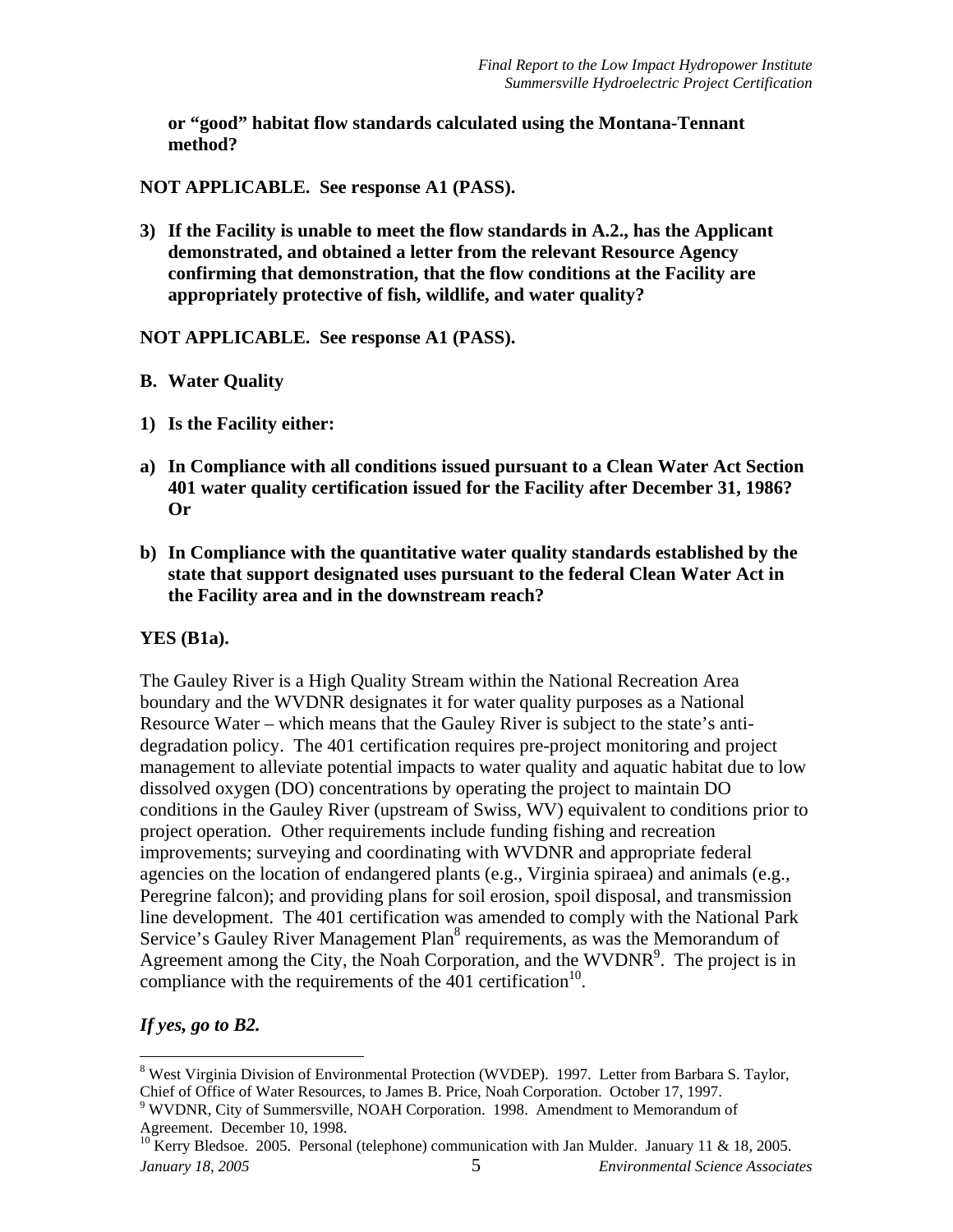# **2) Is the Facility area or the downstream reach currently identified by the state as not meeting water quality standards (including narrative and numeric criteria and designated uses) pursuant to Section 303(d) of the Clean Water Act?**

# **YES.**

The Gauley River, from the mouth to Summersville dam, is listed for dissolved aluminum. The entire length of Summersville Lake is listed for mercury. Both were added to the 303(d) list in 2004 and, in both cases, the source is identified as unknown and the projected TMDL is planned for no later than  $2016^{11}$ . However, the state is actively revisiting the dissolved aluminum standard with the U.S. Environmental Protection Agency (EPA); they are requesting that the standard be suspended as it may be too low – as demonstrated by rivers like the Gauley which appear healthy<sup>12</sup>.

FERC's 1992 EA notes that water passed through the HBVs (pre-project) resulted in near-saturation to super-saturation DO levels well above the 6.0 milligrams per liter (mg/l) required at any time and the 7.0 mg/l required in spawning areas. Project monitoring and operation requirements of the 401 certification and the FERC license ensure that this condition continues. DO monitoring results are reported annually to the WVDNR<sup>13</sup>. If DO levels fail to meet standards over 10% of the time, then a TMDL would be triggered. This has not occurred<sup>14</sup>.

# *If yes, go to B3.*

### **3) If the answer to question B.2 is yes, has there been a determination that the Facility is not a cause of that violation?**

# **YES.**

Because the listings for dissolved aluminum and mercury are recent and TMDLs are not due until 2016, the cause of the violation of these standards has not been officially determined. However, it is generally believed that the mercury levels in Summersville Lake are the result of the atmospheric environment or acid rain<sup>15</sup>. If the EPA agrees that the standard for dissolved aluminum should be suspended, then the Gauley River below the dam would no longer be in violation. While there has been no official determination that the facility is not a cause of these violations, the record appears to indicate that it is not.

# **PASS.**

<u>.</u>

 $11$  WVDEP. 2004. West Virginia Section 303(d) List and Supplements 2004. Web link at www.dep.state.wv.us. Accessed January 10, 2005.<br><sup>12</sup> Pat Campbell. 2005. Personal (telephone) communication with Jan Mulder. January 12, 2005.

<sup>&</sup>lt;sup>13</sup> Kerry Bledsoe. 2005.

<sup>&</sup>lt;sup>14</sup> Pat Campbell. 2005.

<sup>&</sup>lt;sup>15</sup> Kerry Bledsoe and Pat Campbell. 2005. As previously cited (individually).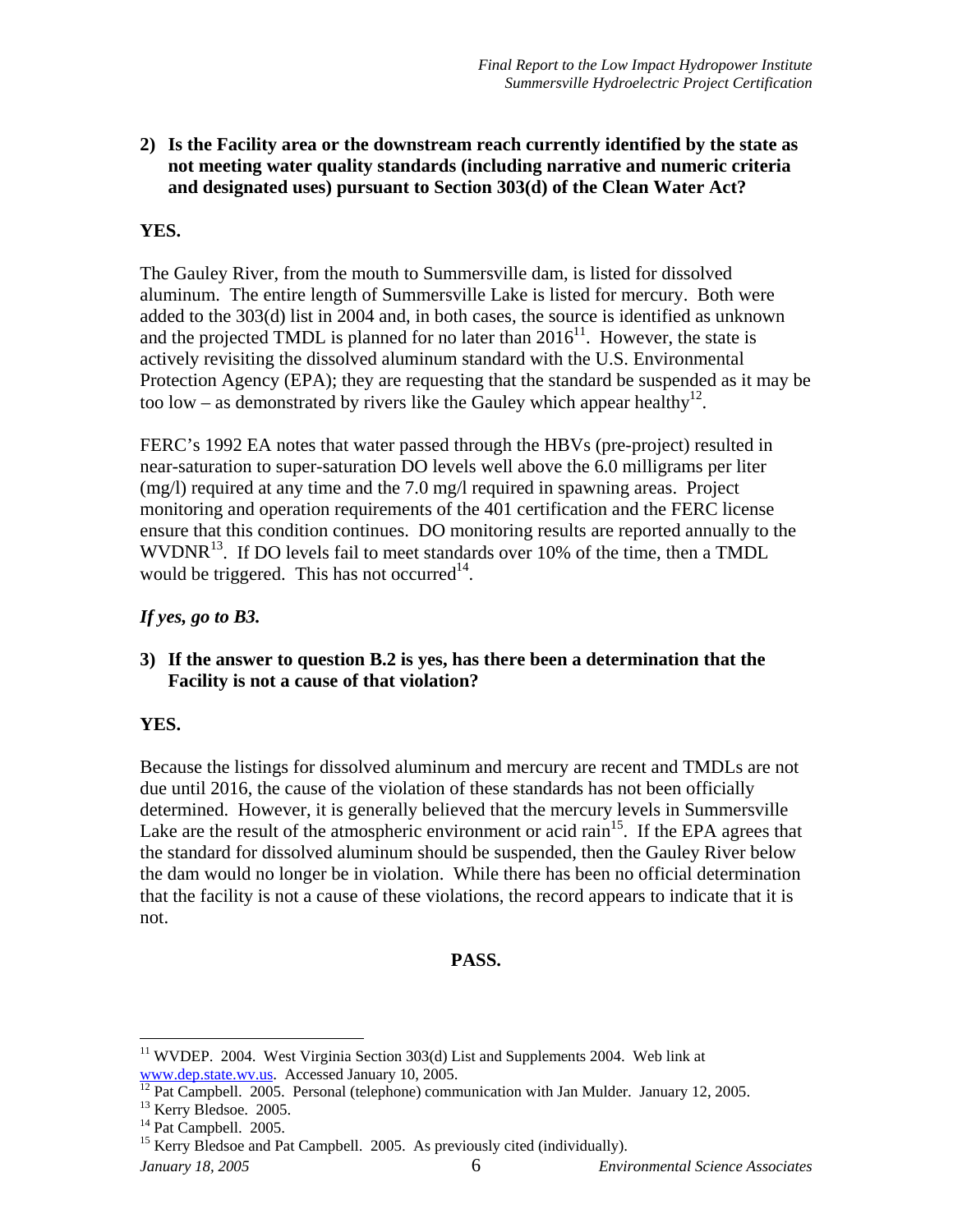#### **C. Fish Passage and Protection**

**1) Is the Facility in Compliance with** *Mandatory Fish Passage Prescriptions* **for upstream and downstream passage of anadromous and catadromous fish issued by Resource Agencies after December 31, 1986?** 

#### **NOT APPLICABLE.**

The project is not subject to a mandatory fish passage prescription, nor does the FERC license require fish passage facilities. Fish passage is not a limiting factor in the project vicinity<sup>16</sup>. The original FERC EA (1992) notes that adding the hydroproject would slightly improve the condition, since no fish survived passage through the HBVs at the ACOE dam. No fish passage mortality studies were required. And, while EPRI's<sup>17</sup> review indicates that fish mortality through turbines depends on various factors including clearance between wicket gates and the leading and trailing edges of the runners, FERC concluded that the overall effect of the project is an improvement over the situation before the hydroproject.

#### *If not applicable, go to C2.*

**2) Are there historic records of anadromous and/or catadromous fish movement through the Facility area, but anadromous and/or catadromous fish do not presently move through the Facility area (e.g., because passage is blocked at a downstream dam or the fish run is extinct)?** 

#### **YES (maybe).**

Although the FERC EA (1996) notes the presence of American eel (catadromous) in the Gauley River, the state fisheries person is uncertain of their history at the project location and doubts the accuracy of that statement. The Gauley River is within the historic range of the American eel, but passage was blocked around the turn of the last century by dams on the Mississippi and Ohio Rivers<sup>18</sup>. There are no historic records of anadromous fish movement through the facility area<sup>19</sup>.

#### *If yes, go to C2a.*

**a) If the fish are extinct or extirpated from the Facility area or downstream reach, has the Applicant demonstrated that the extinction or extirpation was not due in whole or part to the Facility?** 

#### **YES.**

1

<sup>&</sup>lt;sup>16</sup> Kerry Bledsoe. 2005.

<sup>&</sup>lt;sup>17</sup> EPRI (Electric Power Research Institute). 1992. Fish Entrainment and Turbine Mortality Review and Guidelines. EPRI Report No. TR-101231. September 1992.

 $18$  Kerry Bledsoe. 2005.

<sup>&</sup>lt;sup>19</sup> Kerry Bledsoe. 2005.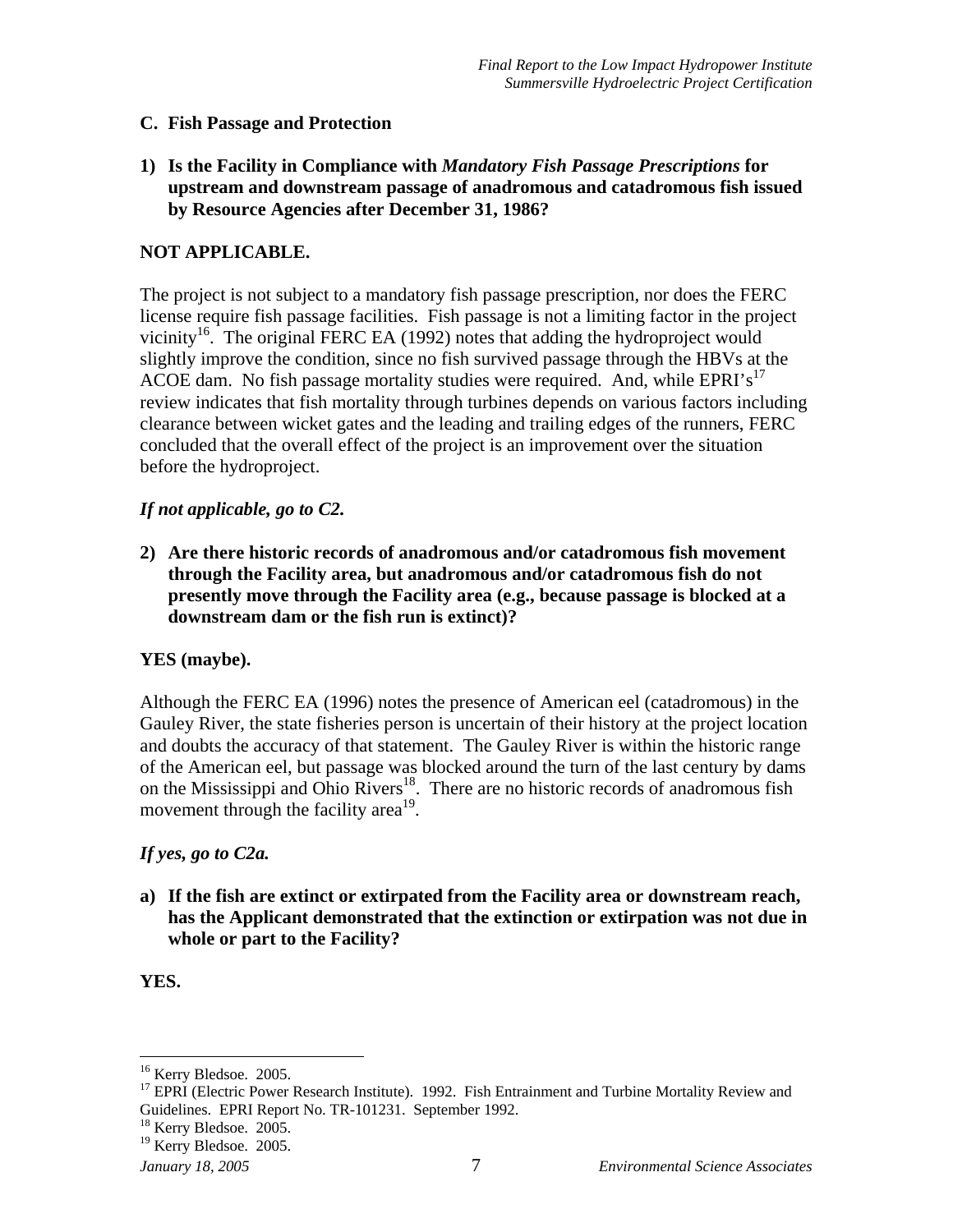American eel passage was blocked from the Gauley River at the turn of the last century by construction of navigation dams on the Mississippi and Ohio Rivers. The Summersville project was constructed decades later; the ACOE dam was constructed in 1966 and the hydroproject was added to the existing dam in 2001.

#### *If yes, go to C2b.*

**b) If a Resource Agency Recommended adoption of upstream and/or downstream fish passage measures at a specific future date, or when a triggering event occurs (such as completion of passage through a downstream obstruction or the completion of a specified process), has the Facility owner/operator made a legally enforceable commitment to provide such passage?** 

### **NOT APPLICABLE.**

There is no resource agency recommendation for upstream and/or downstream fish passage measures for American eel or other species.

### *If not applicable, go to C3.*

- **3) If, since December 31, 1986:**
- **a) Resource Agencies have had the opportunity to issue, and considered issuing, a Mandatory Fish Passage Prescription for upstream and/or downstream passage of anadromous or catadromous fish (including delayed installation as described in C2a above), and**
- **b) The Resource Agencies declined to issue a Mandatory Fish Passage Prescription,**
- **c) Was a reason for the Resource Agencies' declining to issue a Mandatory Fish Passage Prescription one of the following: (1) the technological infeasibility of passage, (2) the absence of habitat upstream of the Facility due at least in part to inundation by the Facility impoundment, or (3) the anadromous or catadromous fish are no longer present in the Facility area and/or downstream reach due in whole or part to the presence of the Facility?**

#### **NO.**

The Application Reviewer did not find a record of an explicit discussion of fish passage at the time of project licensing. Fish passage is not considered a limiting factor. The hydroproject was added to an existing ACOE dam. As noted previously, there is no history of anadromous fish. The Gauley River is within the historic range of American eel and they may have been present in the vicinity. However, their passage was blocked by numerous navigation dams constructed on the Mississippi and Ohio Rivers at the turn of the last century.

#### *If no, go to C5.*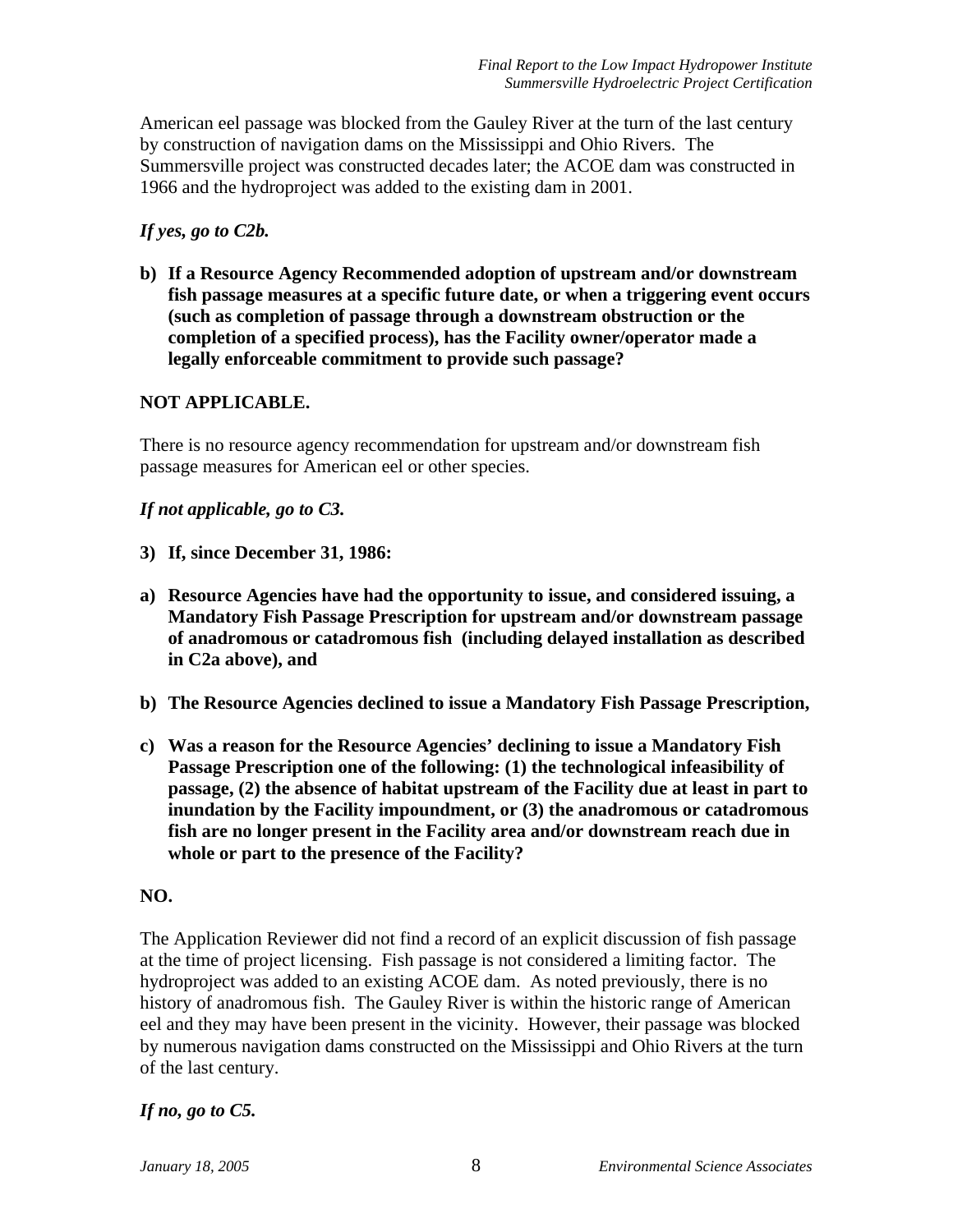- **4) If C3 was not applicable:**
- **a) Are upstream and downstream fish passage survival rates for anadromous and catadromous fish at the dam each documented at greater than 95% over 80% of the run using a generally accepted monitoring methodology? Or**
- **b) If the Facility is unable to meet the fish passage standards in 4a, has the Applicant demonstrated, and obtained a letter from the US Fish and Wildlife Service or National Marine Fisheries Service confirming that demonstration, that the upstream and downstream fish passage measures (if any) at the Facility are appropriately protective of the fishery resource?**

**NOT APPLICABLE. See response C3 (go to C5).** 

**5) Is the Facility in Compliance with Mandatory Fish Passage Prescriptions for upstream and/or downstream passage of** *Riverine* **fish?** 

# **NOT APPLICABLE.**

The fishery in the reservoir is diverse, primarily due to WVDNR stocking efforts, but the population size is small. The Gauley River supports a diversity of warm water and cool water fish species. Releases from the lower levels of the lake provide for continuous cold-to-cool water temperatures (average  $60^{\circ}$  F) that enable the establishment of yearround cold water fishery for trout and walleye from the dam to the confluence with the Meadow River approximately 5 miles downstream. WVDNR, through stocking, has established a put-and-take trout fishery downstream of the dam in the Gauley River.

Neither the resource agencies nor FERC required fish passage facilities and fish passage is not considered a limiting factor.

#### *If not applicable, go to C6.*

**6) Is the Facility in Compliance with Resource Agency Recommendations for Riverine, anadromous and catadromous fish entrainment protection, such as tailrace barriers?** 

#### **NOT APPLICABLE.**

Entrainment was discussed in the 401 certification and in the FERC EAs (1992 and 1996) and fish mortality was determined to be reduced somewhat with the hydroproject. There were no agency recommendations for tailrace barriers or other fish protection measures.

#### **PASS.**

# **D. Watershed Protection**

**1) Is the Facility in Compliance with Resource Agency Recommendations, or, if none, with license conditions, regarding protection, mitigation or enhancement**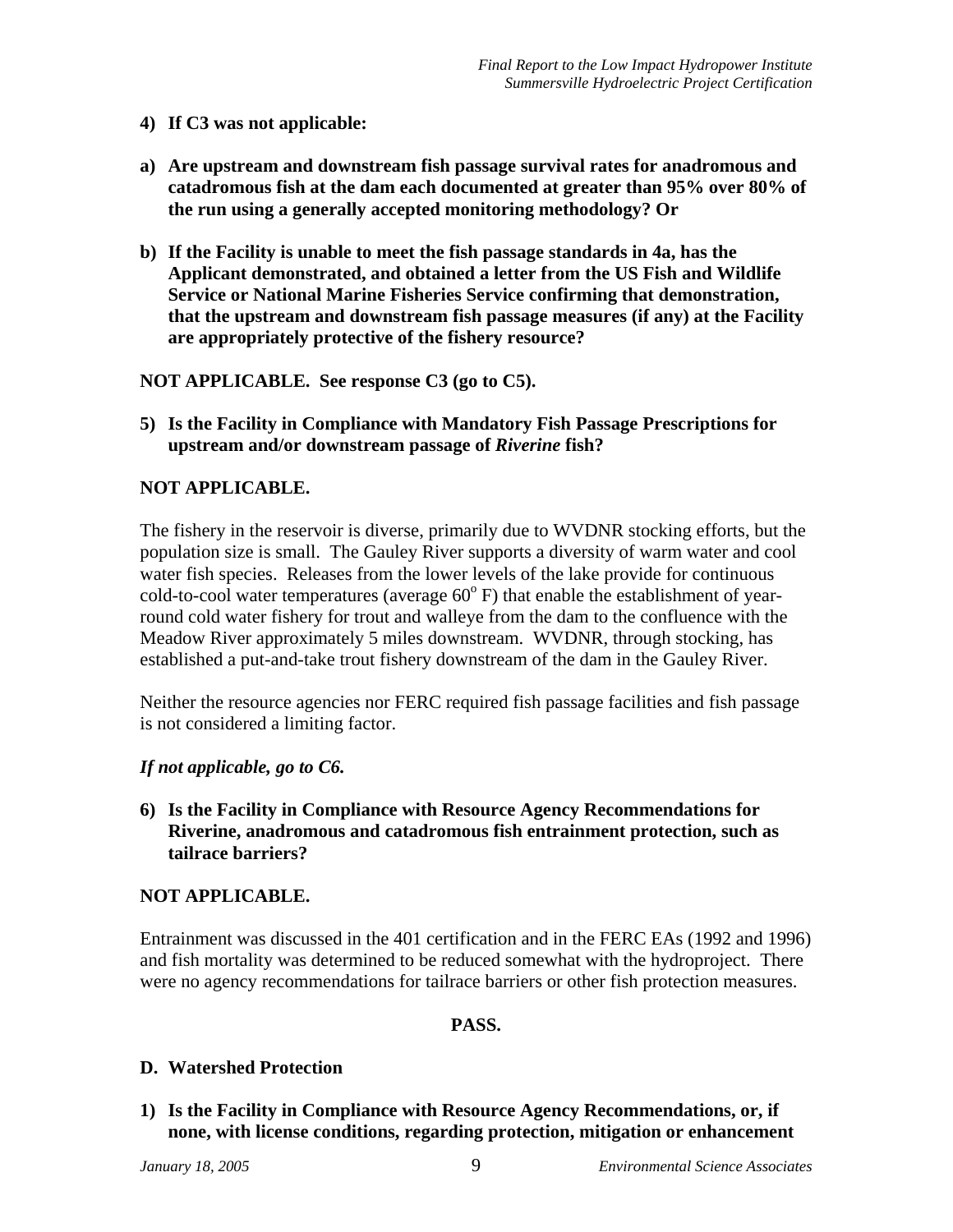# **of lands inundated by the Facility or otherwise occupied by the Facility, and regarding other watershed protection, mitigation and enhancement activities?**

#### **YES.**

The FERC license conditions regarding protection, mitigation, and enhancement activities related primarily to recreation (fishing access and whitewater flows) and avoidance of sensitive species which are discussed elsewhere. The project application included implementing a sedimentation and erosion control plan prior to construction and locating the transmission line so that it would span identified wetlands and the poles would avoid wetland habitat<sup>20</sup>. Visual impacts of the transmission corridor were reduced by using wood poles (approximately 50 tall) that tend to blend more with the surrounding forest and narrowing the cleared corridor through sensitive areas. Neither FERC nor the agencies required additional watershed protection measures.

### **PASS.**

### **E. Threatened and Endangered Species Protection**

# **1) Are threatened or endangered species listed under state or federal Endangered Species Acts present in the Facility area and/or downstream reach?**

#### **YES.**

The transmission line corridor is in the vicinity of a federally listed threatened plant species. Virginia spiraea is found below the dam on the Gauley River and downstream on the reach of the Meadow River.

According to the FERC EA (1996), there are no known federal or state listed or proposed animal species in the project area (letter from W.A. Tolin, PWS, to James B. Price, Noah Corporation, August 31, 1995; letter from J.W. Rawson, WVDNR, to James B. Price, Noah Corporation, June 13, 1995). WVDNR has no record of more recently listed species $21$ .

# *If yes, got to E2.*

**2) If a recovery plan has been adopted for the threatened or endangered species pursuant to Section 4(f) of the Endangered Species Act or similar state provision, is the Facility in Compliance with all recommendations in the plan relevant to the Facility?** 

**YES.** 

 $\overline{a}$  $20$  FERC. 1996.

<sup>21</sup> Kerry Bledsoe. 2005.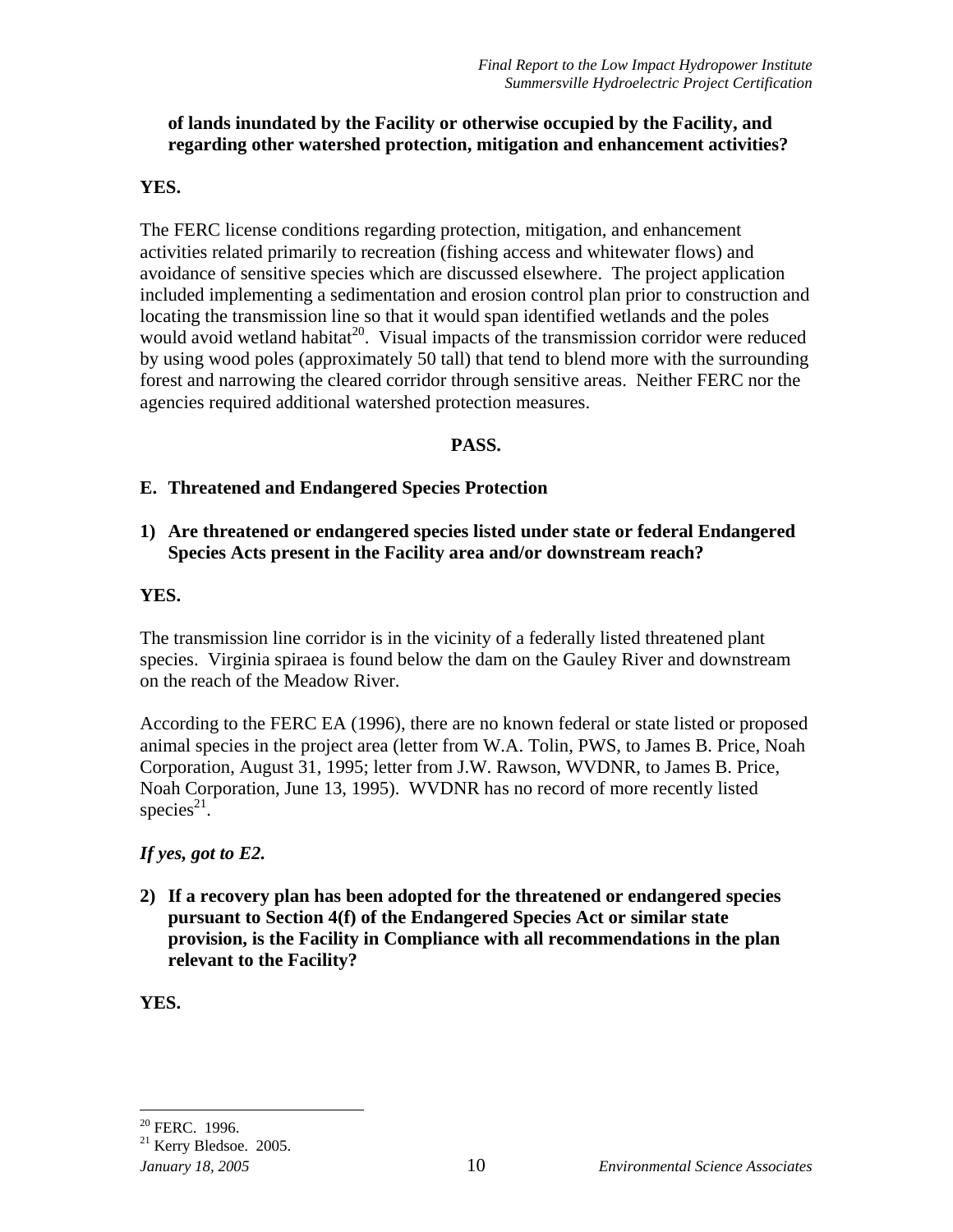The U.S. Fish and Wildlife Service (USFWS) developed a recovery plan for Virginia spiraea in  $1992^{22}$ . The licensee developed an avoidance plan that USFWS approved in a letter dated August 11, 1995<sup>23</sup>. The avoidance plan is consistent with the relevant plan recommendation to protect existing populations of Virginia spiraea.

### *If yes, go to E3.*

**3) If the Facility has received authority to incidentally** *Take* **a listed species through: (i) Having a relevant agency complete consultation pursuant to ESA Section 7 resulting in a biological opinion, a habitat recovery plan, and/or (if needed) an incidental Take statement; (ii) Obtaining an incidental Take permit pursuant to ESA Section 10; or (iii) For species listed by a state and not by the federal government, obtaining authority pursuant to similar state procedures; is the Facility in Compliance with conditions pursuant to that authority?** 

### **NOT APPLICABLE.**

Construction of the transmission line avoided populations of Virginia spiraea and an incidental Take permit was not necessary.

### *If not applicable, go to E5.*

- **4) If a biological opinion applicable to the Facility for the threatened or endangered species has been issued, can the Applicant demonstrate that:**
- **a) The biological opinion was accompanied by a FERC license or exemption or a habitat conservation plan? Or**
- **b) The biological opinion was issued pursuant to or consistent with a recovery plan for the endangered or threatened species? Or**
- **c) There is no recovery plan for the threatened or endangered species under active development by the relevant Resource Agency? Or**
- **d) The recovery plan under active development will have no material effect on the Facility's operations?**

**NOT APPLICABLE. See response E3 (go to E5).** 

**5) If E2 and E3 are not applicable, has the Applicant demonstrated that the Facility and Facility operations do not negatively affect listed species?** 

**YES.** 

<u>.</u>

 $^{22}$  USFWS. 1992. Virginia Spiraea (Spiraea virginiana Britton) Recovery Plan. November 13, 1992. Web link at www.ecos.fws.gov/species\_profile. Accessed January 12, 2005.<br><sup>23</sup> FERC. 1996.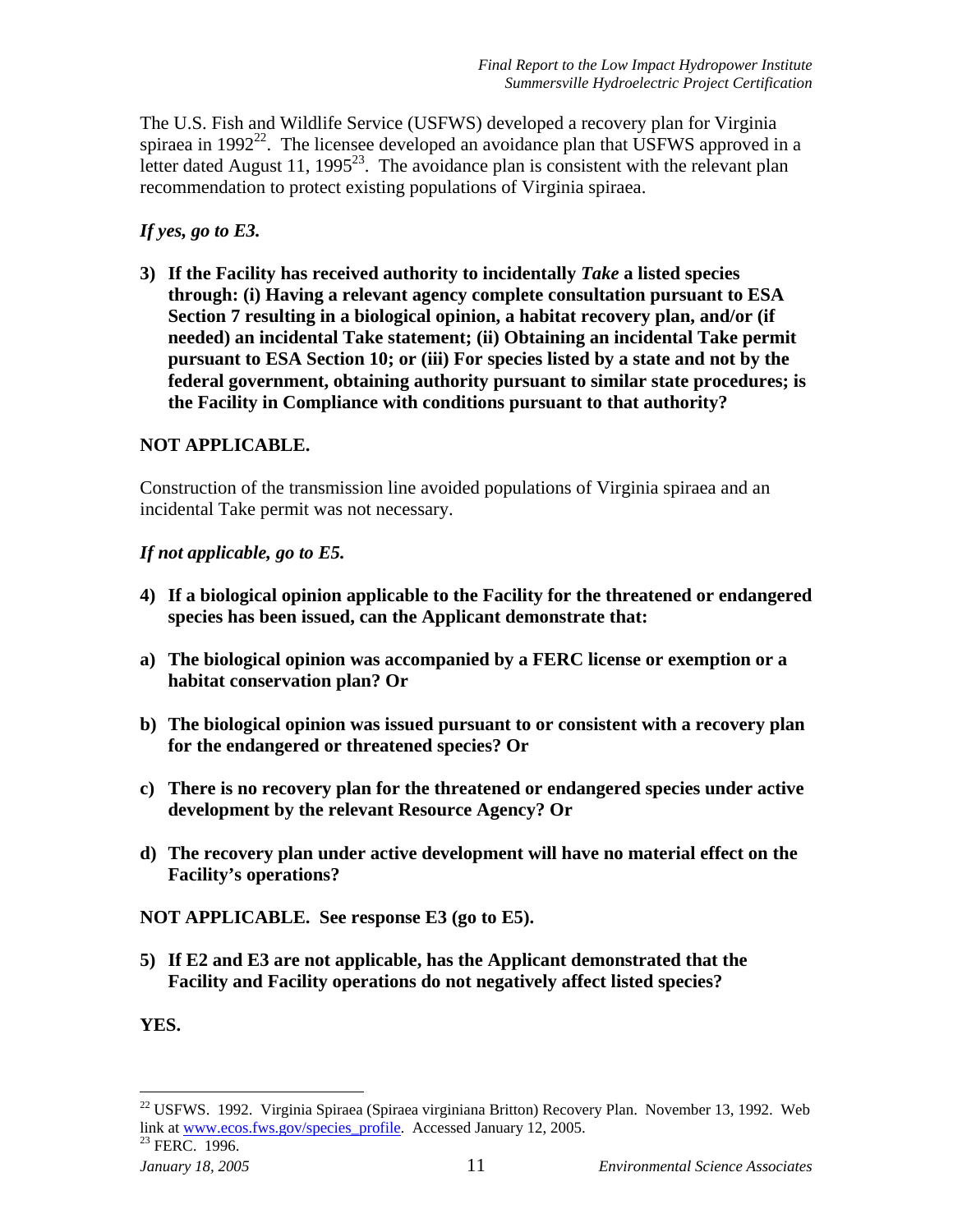As stated previously, the licensee prepared a plan to avoid Virginia spiraea and the USFWS approved the plan.

#### **PASS.**

- **F. Cultural Resource Protection**
- **1) If FERC-regulated, is the Facility in Compliance with all requirements regarding Cultural Resource protection, mitigation or enhancement included in the FERC license or exemption?**

### **YES.**

The Facility is FERC regulated. According to the FERC EA (1996), there are no known historic or archeological sites within the amended project boundaries including the transmission line corridor (letter from West Virginia Division of Culture and History, November 6, 1995; letter from ACOE to Noah Corporation, August 28, 1995).

#### **PASS.**

**2) If not FERC-regulated, does the Facility owner/operator have in place (and is in Compliance with) a plan for the protection, mitigation or enhancement of impacts to Cultural Resources approved by the relevant state or federal agency or Native American Tribe, or a letter from a senior officer of the relevant agency or Tribe that no plan is needed because Cultural Resources are not negatively affected by the Facility?** 

**NOT APPLICABLE. See response F1 (go to G).** 

**G. Recreation** 

**1) If FERC-regulated, is the Facility in Compliance with the recreational access, accommodation (including recreational flow releases) and facilities conditions in its FERC license or exemption?** 

# **YES.**

1

The FERC License (1992) Article 410 requires implementation of recreation improvements laid out in the MOA (amended 1998) between WVNDR, the City, and the NOAH Corporation. Those improvements include such facilities as a boat launch and rest rooms. License Article 411 requires that a plan for monitoring recreation use be developed in consultation with the ACOE and the NPS as the administrator of the Gauley River National Recreation Area. Recreation area users were surveyed from 2001-2004 and were generally satisfied with the project recreation facilities<sup> $24$ </sup>. The required facilities are in place and meet the intent of the license and  $MOA<sup>25</sup>$ . The ACOE is required to

*January 18, 2005* 12 *Environmental Science Associates*  <sup>25</sup> Kenneth Stephens. 2005. Personal (telephone) conversation with Jan Mulder. January 12, 2005.

<sup>&</sup>lt;sup>24</sup> Paul Cyr. 2005. Personal (telephone) conversation with Jan Mulder. January 13 & 14, 2005.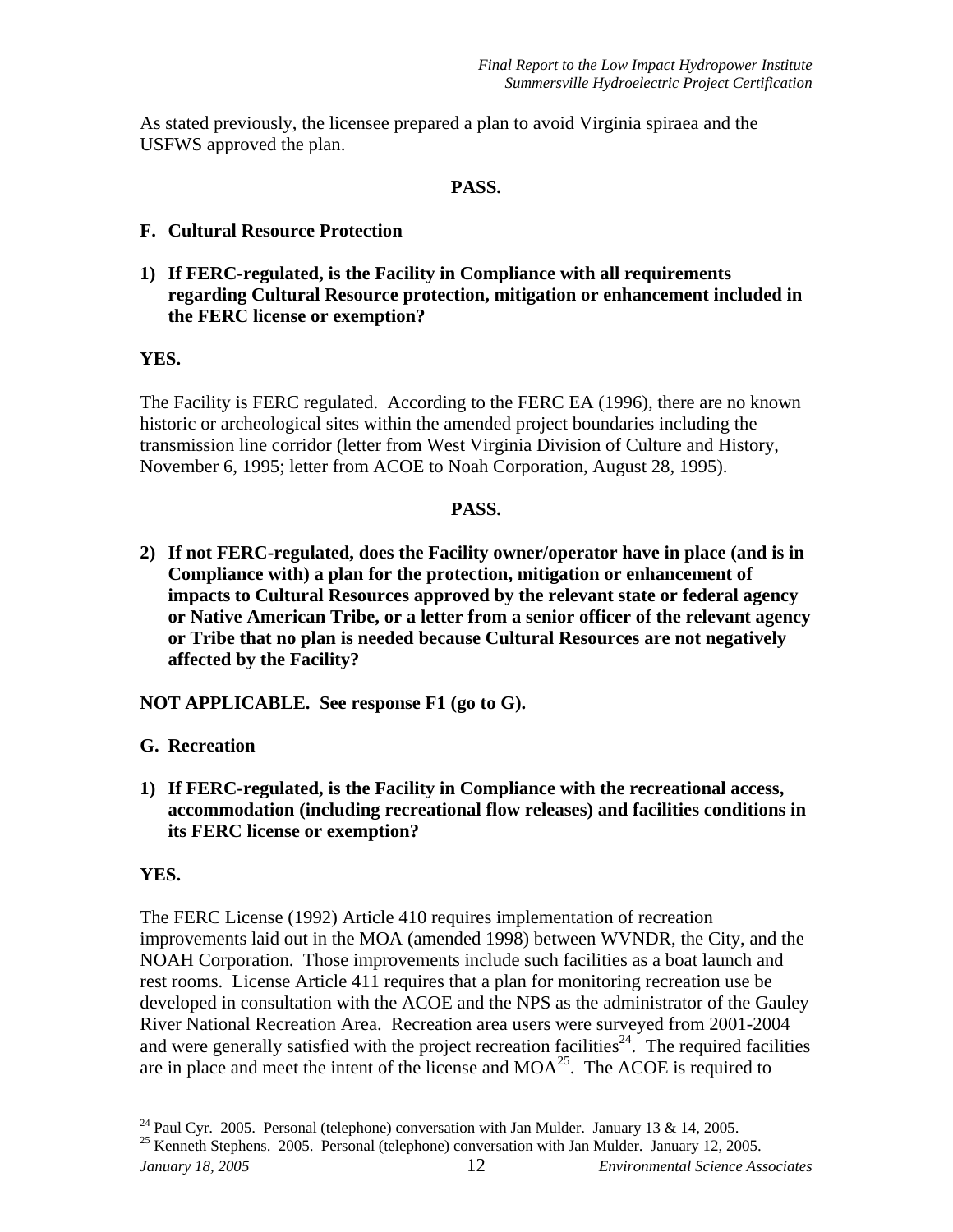provide 20 days of whitewater rafting flows each year beginning the first weekend after Labor Day. This requirement continues to be met by the ACOE and the hydroproject does not affect those flows.

*If yes, go to G3***.** 

**2) If not FERC-regulated, does the Facility provide recreational access, accommodation (including recreational flow releases) and facilities, as Recommended by Resource Agencies or other agencies responsible for recreation?** 

**NOT APPLICABLE. See response G1 (go to G3).** 

**3) Does the Facility allow access to the reservoir and downstream reaches without fees or charges?** 

# **YES.**

The applicant charges no fees for use of the project facilities which are located on ACOE managed property.

### **PASS.**

#### **H. Facilities Recommended for Removal**

**1) Is there a Resource Agency Recommendation for removal of the dam associated with the Facility?** 

# **NO.**

There have been no resource agency recommendations for removal of the Facility.

### **PASS. \_\_\_\_\_\_\_\_\_\_\_\_\_\_\_\_\_\_\_\_\_\_\_\_\_\_\_\_\_\_\_\_\_\_\_\_\_\_\_\_\_\_\_\_\_\_\_\_\_\_\_\_\_\_\_\_\_\_\_\_\_\_\_\_\_\_\_\_\_\_\_\_**

# **FACILITY IS LOW IMPACT**

**\_\_\_\_\_\_\_\_\_\_\_\_\_\_\_\_\_\_\_\_\_\_\_\_\_\_\_\_\_\_\_\_\_\_\_\_\_\_\_\_\_\_\_\_\_\_\_\_\_\_\_\_\_\_\_\_\_\_\_\_\_\_\_\_\_\_\_\_\_\_\_\_**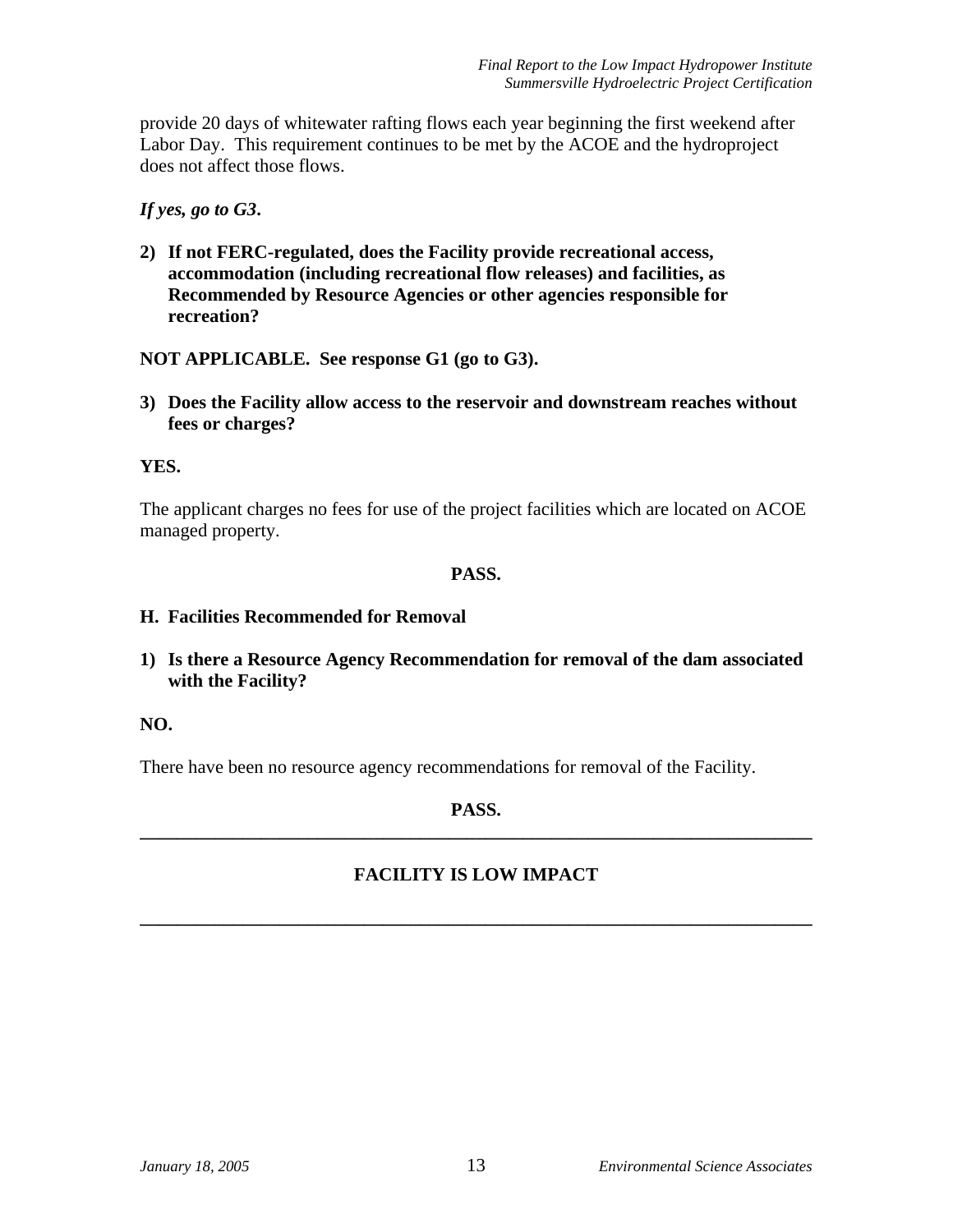#### **RECORD OF CONTACTS WITH RESOURCE AGENCY STAFF**

| Date of Conversation:        | January 11 & 18, 2005                                   |
|------------------------------|---------------------------------------------------------|
| <b>Application Reviewer:</b> | Jan Mulder, Environmental Science Associates            |
| Person contacted:            | Kerry Bledsoe                                           |
|                              | West Virginia Division of Natural Resources             |
|                              | <b>Wildlife Resources Section</b>                       |
| Telephone/email:             | Telephone call                                          |
| Areas of Expertise:          | Project construction and operations, fishing facilities |

Mr. Bledsoe has been involved with the hydroproject since the time of construction and is familiar with the fishing facilities and operation plans. (James Rosen, who was involved in relicensing and design review, has retired.) The hydroproject operates as run-of-theriver based on flows provided by ACOE. He does not know the origin of the ACOE 100 cfs minimum flow. Mr. Bledsoe is not aware of fish flow, entrainment, or fish passage coming up as resource issues. Fish passage is not a limiting factor for fish populations which are managed by a stocking program. The stocking program includes both native (e.g., small mouth bass) and non-native (e.g., rainbow trout) fish. The tailrace was previously one of the more popular fishing areas, but higher flows at this location (as a result of the project) have reduced fish concentrations there and fishing locations have shifted to follow the fish.

DO levels are monitored at the project and oxygen may be injected if levels are too low. The annual DO report is due out soon and he's not aware of any problems thus far. In response to questions about the 303(d) listings in the project vicinity, he suggested calling Pat Campbell at WVDEP (304-926-0499 x1046). Mr. Bledsoe said that the elevated levels of mercury in Summersville Lake are most likely the result of acid rain.

During a follow-up conversation, Mr. Bledsoe said that he does not know of other ESAlisted species at the project besides Virginia spiraea and that the USFWS has not been involved in license mitigation or implementation. In response to a question about American eel, he said that the Gauley River (as part of the Ohio River system) is within the historic reach of the American eel, but that they were blocked from the Gauley decades ago by the numerous navigation dams constructed on the Mississippi and Ohio Rivers around the turn of the last century. He believes that American eel, if present, would have been long-gone by the time the ACOE constructed the Summersville dam. He does not recall discussions about American eel concerns at the Summersville project. (It would take him a few days, but he could pull up survey data going back to the 50s or so, but they have no records going back further than that.) He suggested also contacting Barbara Douglas at the USFWS (304-636-6586).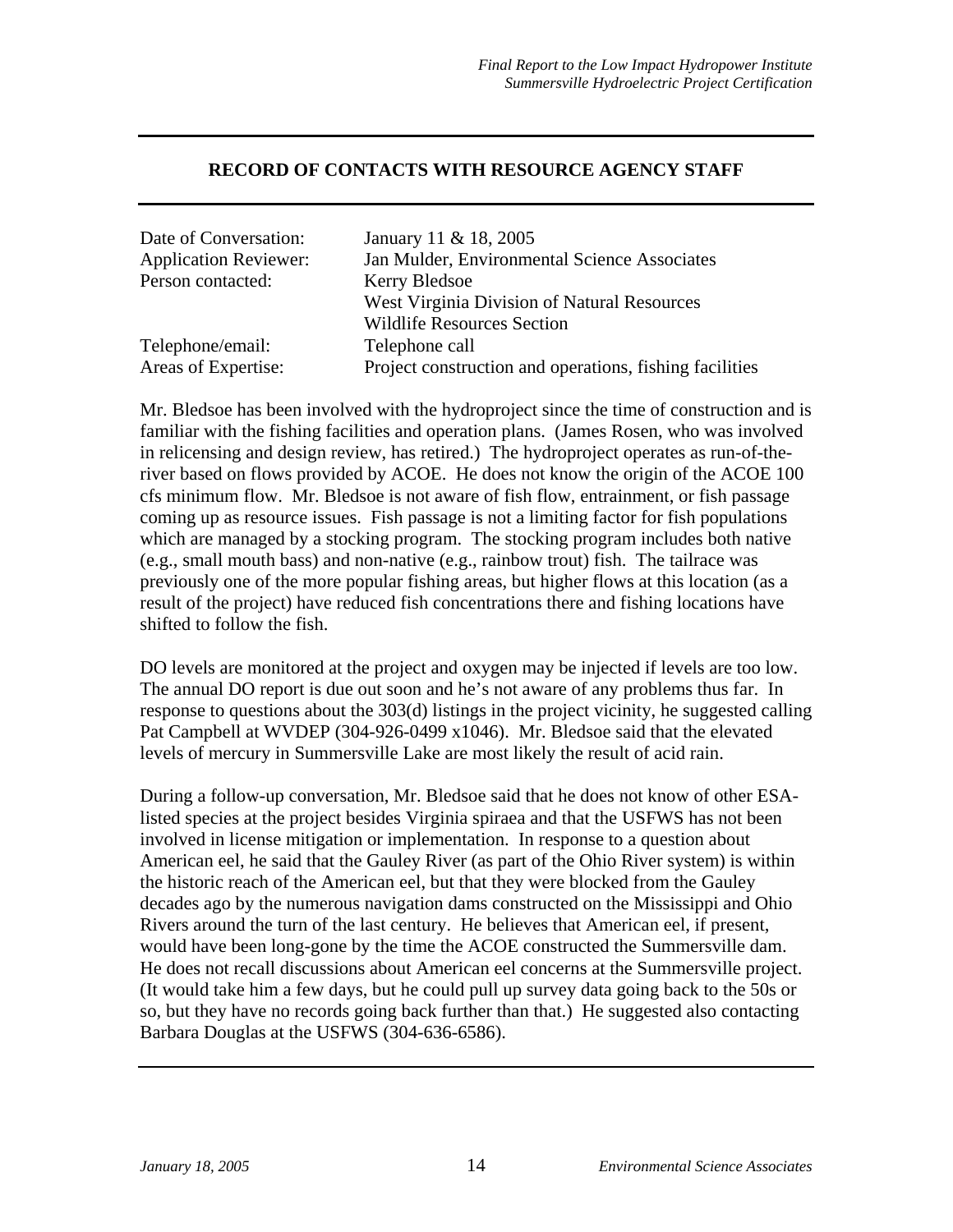| Date of Conversation:        | January 11, 2005                                     |
|------------------------------|------------------------------------------------------|
| <b>Application Reviewer:</b> | Jan Mulder, Environmental Science Associates         |
| Person contacted:            | Kenneth Halstead, Hydropower Coordinator             |
|                              | U.S. Army Corps of Engineers                         |
| Telephone/email:             | Telephone call                                       |
| Areas of Expertise:          | Design drawings and other FERC compliance documents. |

Mr. Halstead is the ACOE point-of-contact for review of project design documents. He's been involved since design completion and early construction. Day-to-day project operations are coordinated with the Summersville Dam Resource Operator.

| Date of Conversation:        | January 12, 2005                                     |
|------------------------------|------------------------------------------------------|
| <b>Application Reviewer:</b> | Jan Mulder, Environmental Science Associates         |
| Persons contacted:           | Pat Campbell                                         |
|                              | West Virginia Department of Environmental Protection |
| Telephone/email:             | Telephone call                                       |
| Areas of Expertise:          | Water quality standards, 303(d) listing              |

Mr. Campbell said his involvement with the project is pretty passive. (Lyle Bennett was the person involved at the time of the 401 certification.) He reviews the DO reports and so far there haven't been any real issues. If DO levels fail to meet standards over 10% of the time, then a TMDL would be triggered. This has not occurred

In response to questions about the causes of the 2004 303(d) listings for Summersville Lake (mercury) and the Gauley River (dissolved aluminum) from its mouth up to the dam, he said that the cause is not officially confirmed until the TMDL is set. (Both of these TMDLs are due by 2016.) However, the mercury levels in Summersville Lake are probably caused by the atmospheric environment or acid rain. WVDEP believes that the dissolved aluminum standard was set too low as it's showing up at that level on many healthy rivers like the Gauley. The state has asked EPA to revisit the threshold and suspend the criteria. Mr. Campbell thinks it is likely that the state will prevail and that no TMDL will be set for dissolved aluminum.

| Date of Conversation:<br><b>Application Reviewer:</b> | January 12, 2005<br>Jan Mulder, Environmental Science Associates |
|-------------------------------------------------------|------------------------------------------------------------------|
| Person contacted:                                     | Kenneth Stephens                                                 |
|                                                       | <b>National Park Service</b>                                     |
| Telephone/email:                                      | Telephone call                                                   |
| Areas of Expertise:                                   | Project recreation requirements                                  |

Mr. Stephens said that it's been a couple years since he's been directly involved with the project. He feels that perhaps the NPS should have been more demanding in its license negotiations, but that the project operators have generally satisfied the recreation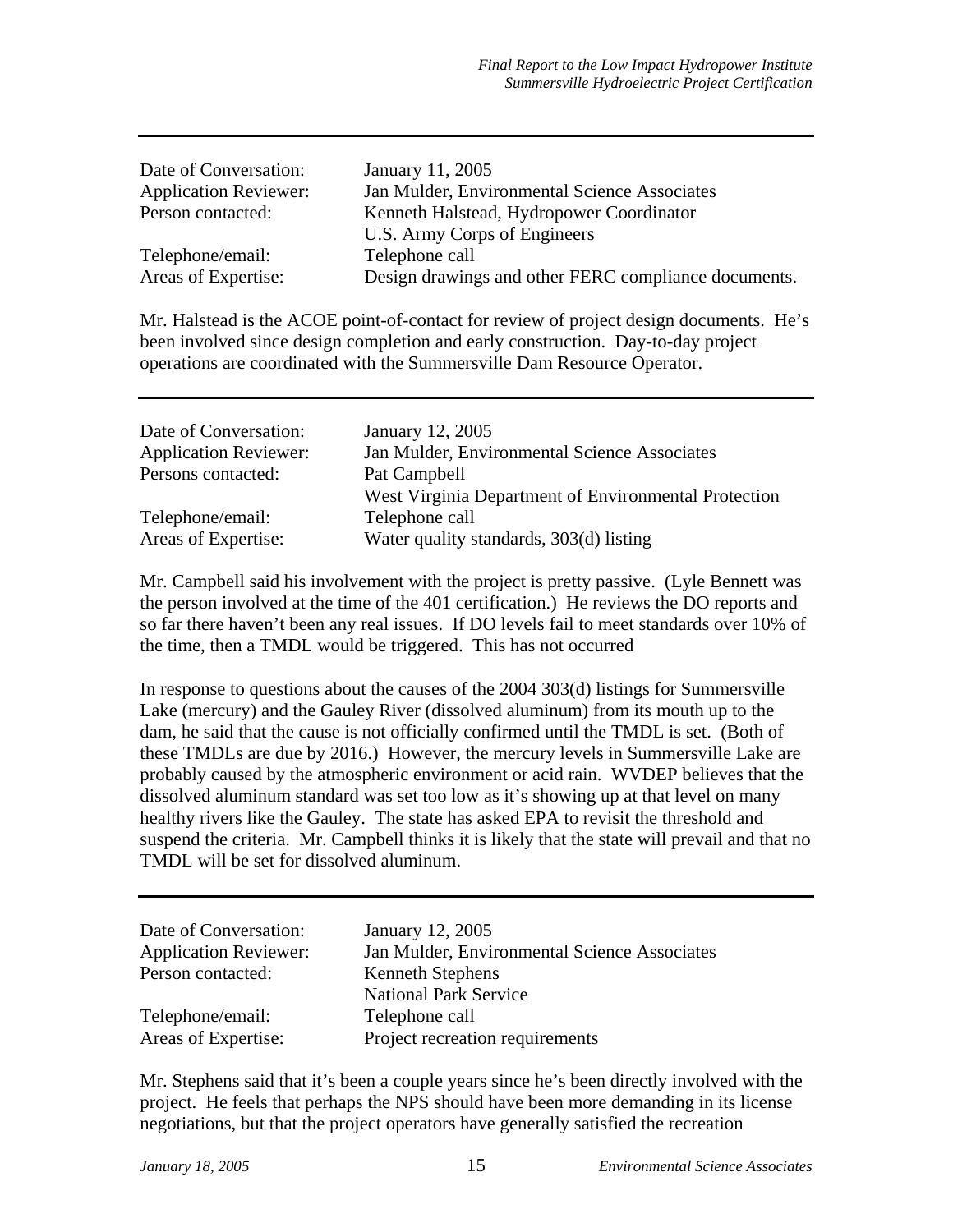requirements for the FERC license. The rest room facility and boat launch meet NPS specifications. Mr. Stephens suggested calling Clif Bobinski (304-465-6526), a recreation specialist, who is more familiar with recreation activities at the project.

| Date of Conversation:        | January 13, 2005                             |
|------------------------------|----------------------------------------------|
| <b>Application Reviewer:</b> | Jan Mulder, Environmental Science Associates |
| Persons contacted:           | Clif Bobinski                                |
|                              | <b>National Park Service</b>                 |
| Telephone/email:             | Telephone call                               |
| Areas of Expertise:          | Recreation use, whitewater rafting and flows |

Mr. Bobinski noted that the project is operated as run-of-the-river and commented that the NPS' primary concern is whitewater flows released in September for the Gauley River Festival. As required, the hydroproject does not alter the river flows. However, many people who accessed the river before the project was constructed miss the impressive flows that used to shoot out from the dam. The current situation, with water run through the turbines, does not provide that dramatic visual backdrop, although it also provides calmer access for less experienced rafters. The ACOE and the project operator agreed to a partial release that simulated the previous "spray" for the 2001 World Rafting Championships. While not the same as the previous condition, it was pretty good, and he and some others would like to see something like that again. Mr. Bobinski said that firsttime users do not share this concern since they're not familiar with the previous condition. He noted that this perspective is also evident in the FERC-required recreation user surveys conducted by Kleinschmidt Associates.

Some of the outfitters and the public think that the relocated access ramps are pretty steep. (About 2/3 of the rafters put in near the tailwaters and 1/3 put in further down river.) However, the NPS has determined that the facilities generally meet the license requirements. That access point is a difficult site to manage due to the high number of users during a compressed time period. For example, there can be as many as 3,000 people per day during the first couple rafting days during the annual festival. NPS has nearly completed its planning process for the Gauley River National Recreation Area Development Concept Plan. The outcome of that process will direct future NPS improvements, which could include things like reworking the access ramp and/or providing additional landscaping or other recreation amenities.

Natural conditions sometimes preclude the annual whitewater releases. That happened this winter when hurricane-caused rains forced the ACOE to hold back water to help downstream flood control.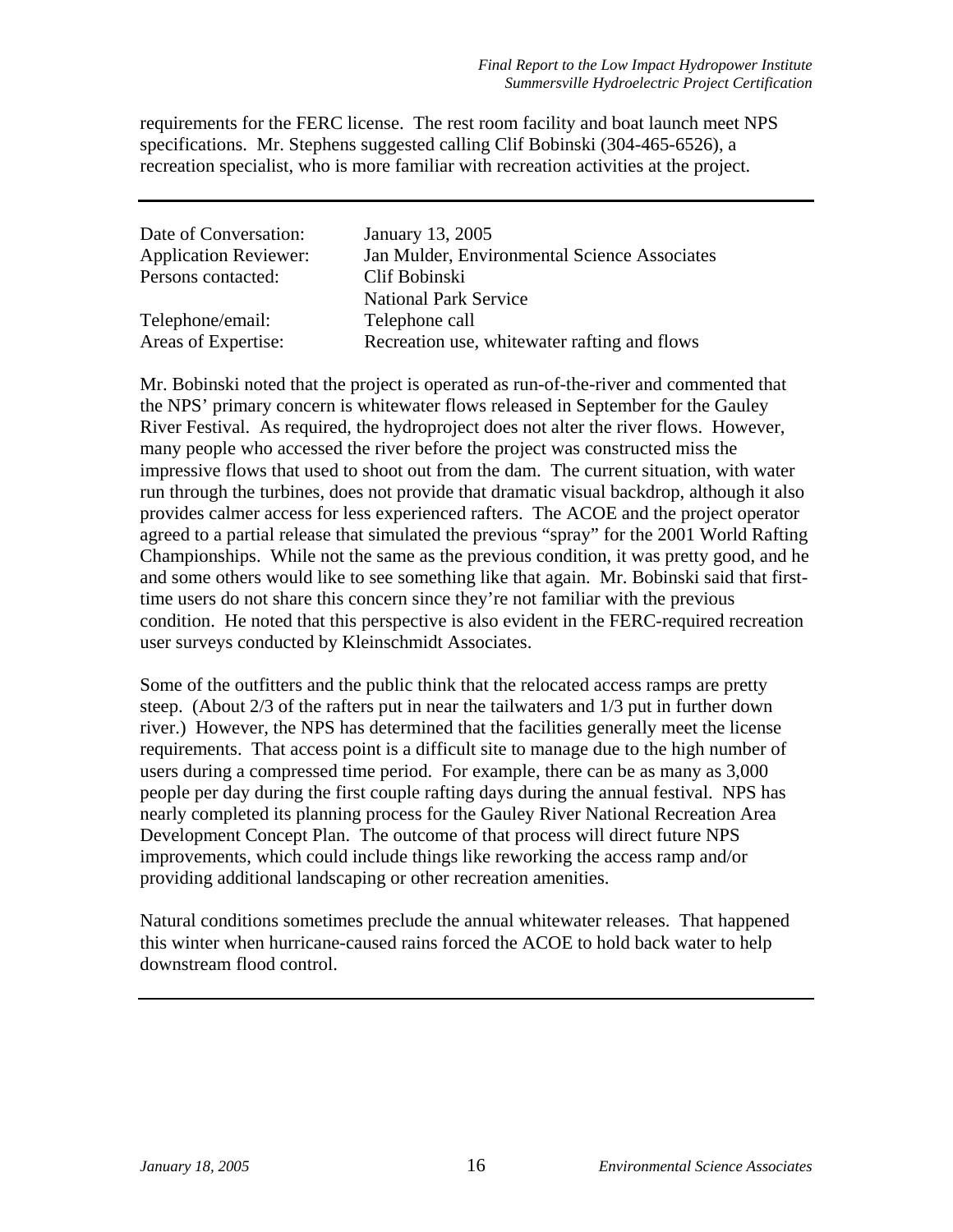| Date of Conversation:        | January 13 & 14, 2005                                    |
|------------------------------|----------------------------------------------------------|
| <b>Application Reviewer:</b> | Jan Mulder, Environmental Science Associates             |
| Person contacted:            | C. J. Hamilton, Summersville Dam Resource Manager        |
|                              | U.S. Army Corps of Engineers                             |
| Telephone/email:             | Telephone call                                           |
| Areas of Expertise:          | Project operations and coordination between hydroproject |
|                              | and ACOE operations                                      |

Mr. Hamilton said that coordination with the hydroproject operation has gone "wonderfully – better than expected." He acknowledged that ACOE initially had reservations and was concerned about the feasibility of locating a hydroproject at the dam, but it's worked well. In response to a question, Mr. Hamilton said that he does not know what the river was like at the site before the dam was constructed (e.g., whether there was much of a natural elevation drop).

| Date of Conversation:        | January 18, 2005                             |
|------------------------------|----------------------------------------------|
| <b>Application Reviewer:</b> | Jan Mulder, Environmental Science Associates |
| Person contacted:            | Tom Chapman                                  |
|                              | U.S. Fish and Wildlife Service               |
| Telephone/email:             | Telephone call                               |
| Areas of Expertise:          | <b>ESA-listed species and American eel</b>   |
|                              |                                              |

Mr. Chapman is a supervisor and is not familiar with the specifics of the Summerville project. He confirmed that Barbara Douglas is the USFWS person most familiar with the hydroproject. Ms. Douglas has been out for several days, but should be back in the office on January  $19<sup>th</sup>$ .